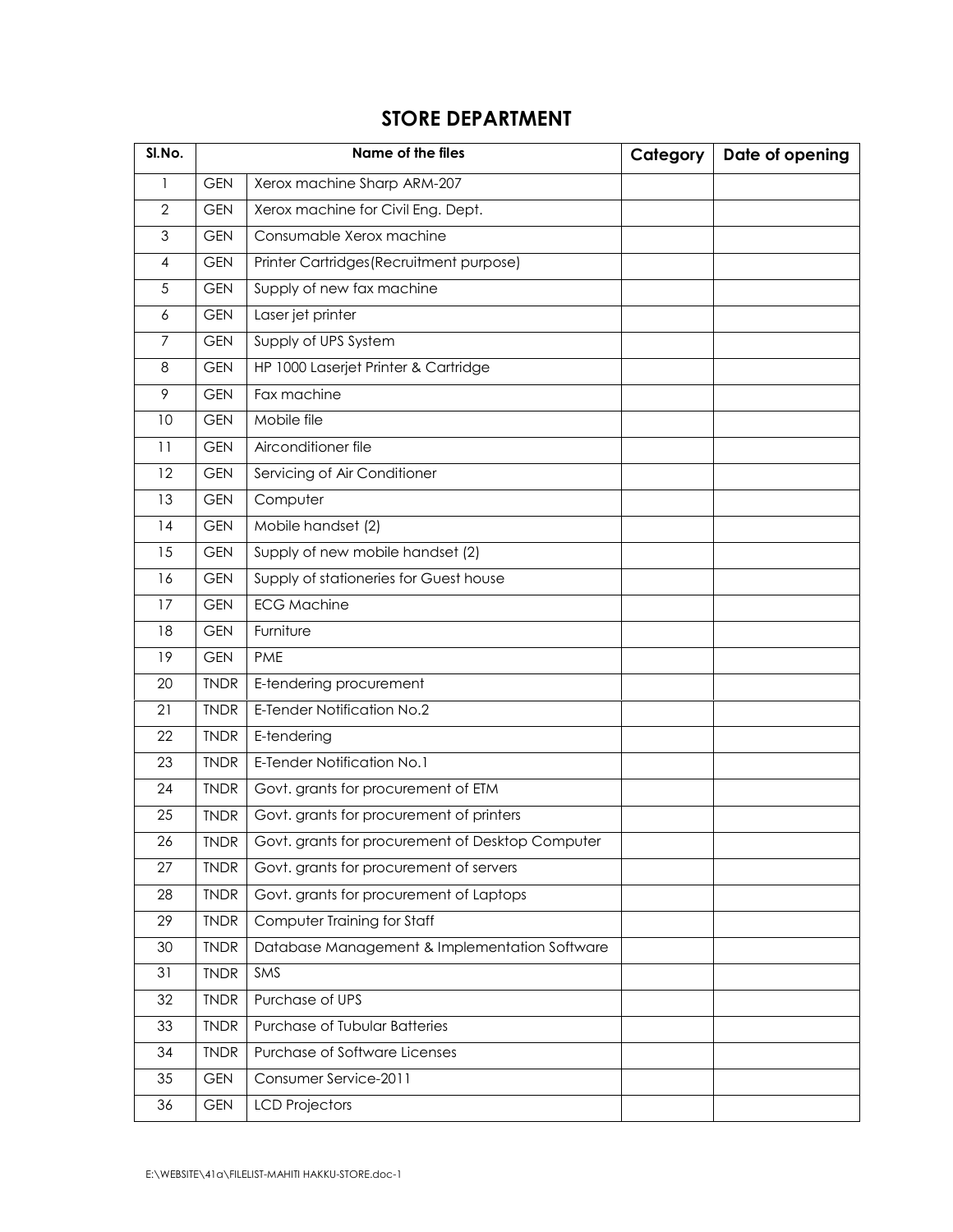| <u>ಕ್ರೆ.ಸಂ.</u> | <u>ಒಬ್ಬ ಕಡತಗಳ</u> | ಕಡತ ಹೆಸರು |                                     | ಪ್ರಾರಂಭಿಸಿದ |
|-----------------|-------------------|-----------|-------------------------------------|-------------|
|                 | ಸಂ.               |           |                                     | ದಿನಾಂಕ      |
| $\overline{1}$  | $\mathbf{1}$      | ಆಡಳತ      | ಸಹಾಯಕ/ಕಿರಿಯ ಸಹಾಯಕರು ಹಾಗೂ ಇತರೇ       | 2007        |
|                 |                   |           | ಸಿಬ್ಬಂದಿ ನಿಯೋಜಿಸುವ ಕುರಿತು           |             |
| 2               |                   | ಆಡಳತ      | ಉಗ್ರಾಣ ರಕ್ಷಕರು & ಉಗ್ರಾಣ ಅಧೀಕ್ಷಕರ    | 2011        |
|                 |                   |           | ವರ್ಗಾವಣಿ ಕಡತ                        |             |
| З               |                   | ಆಡಳತ      | ಉಗ್ರಾಣ ಪಾಲಕರನ್ನು ನಿಯೋಜಿಸುವ ಹಾಗೂ     | 2008        |
|                 |                   |           | ವರ್ಗಾಯಿಸುವ ಕಡತ                      |             |
| $\overline{4}$  |                   | ಆಡಳತ      | ಕೇಂದ್ರ ಉಗ್ರಾಣ ಸಿಬ್ಬಂದಿ ಆದೇಶಗಳ ಕಡತ   | 2004        |
| 5               |                   | ಆಡಳತ      | ತಾಂತ್ರಿಕ ಸಿಬ್ಬಂದಿಯನ್ನು ಎರವಲು ಸೇವೆಯ  | 2004        |
|                 |                   |           | ಮೇಲೆ ನಿಯೋಜಿಸುವ ಕುರಿತು               |             |
| $\overline{6}$  |                   | ಆಡಳತ      | ಸಿಬ್ಬಂದಿ ಕಡತ                        | 2011        |
|                 |                   | ಆಡಳತ      | <u>ಚುಕ್ತೆ ಗುರುತಿನ ಪ್ರಶ್ನೆಗಳ ಕಡತ</u> | 2009        |
| 8               |                   | ಆಡಳತ      | ಅಧಿಕಾರಿಗಳು ಹಾಗೂ ಮೇಲ್ವಚಾರಕ ಸಿಬಂದಿಗಳು | 2003        |
|                 |                   |           | ವಾರ್ಷಿಕ ಕಾರ್ಯ ಸಮೀಕ್ಷೆ ವರದಿ ಸಲ್ಲಿಸುವ |             |
|                 |                   |           | ಕಡತ                                 |             |
| $\Theta$        |                   | ಆಡಳಿತ     | ರಜೆ ಮಂಜೂರಾತಿ ಆದೇಶ ಕಡತ               |             |
| 10 <sup>°</sup> |                   | ಆಡಳತ      | ಪೇಪರ್ ಇಲ್ಲ ಪೈಲ್                     | 2001        |
| 11              |                   | ಆಡಳತ      | ದೂರವಾಣಿ ಇಲ್ಲ ಪೈಲ್                   | <b>2003</b> |
| 12              |                   | ಆಡಳತ      | ವಿ.ಐ.ಪಿ./ಅತಿಥಿ ಯ ಚಹಾ ಇಲ್ಲ ಪೈಲ್      | 2009        |
| 13              |                   | ಆಡಳತ      | ಸುತ್ತೋಲೆ ಕಡತ                        | 2009        |
| 14              |                   | ಆಡಳತ      | ಮಾಹಿತಿ ಹಕ್ಕು                        | 2008        |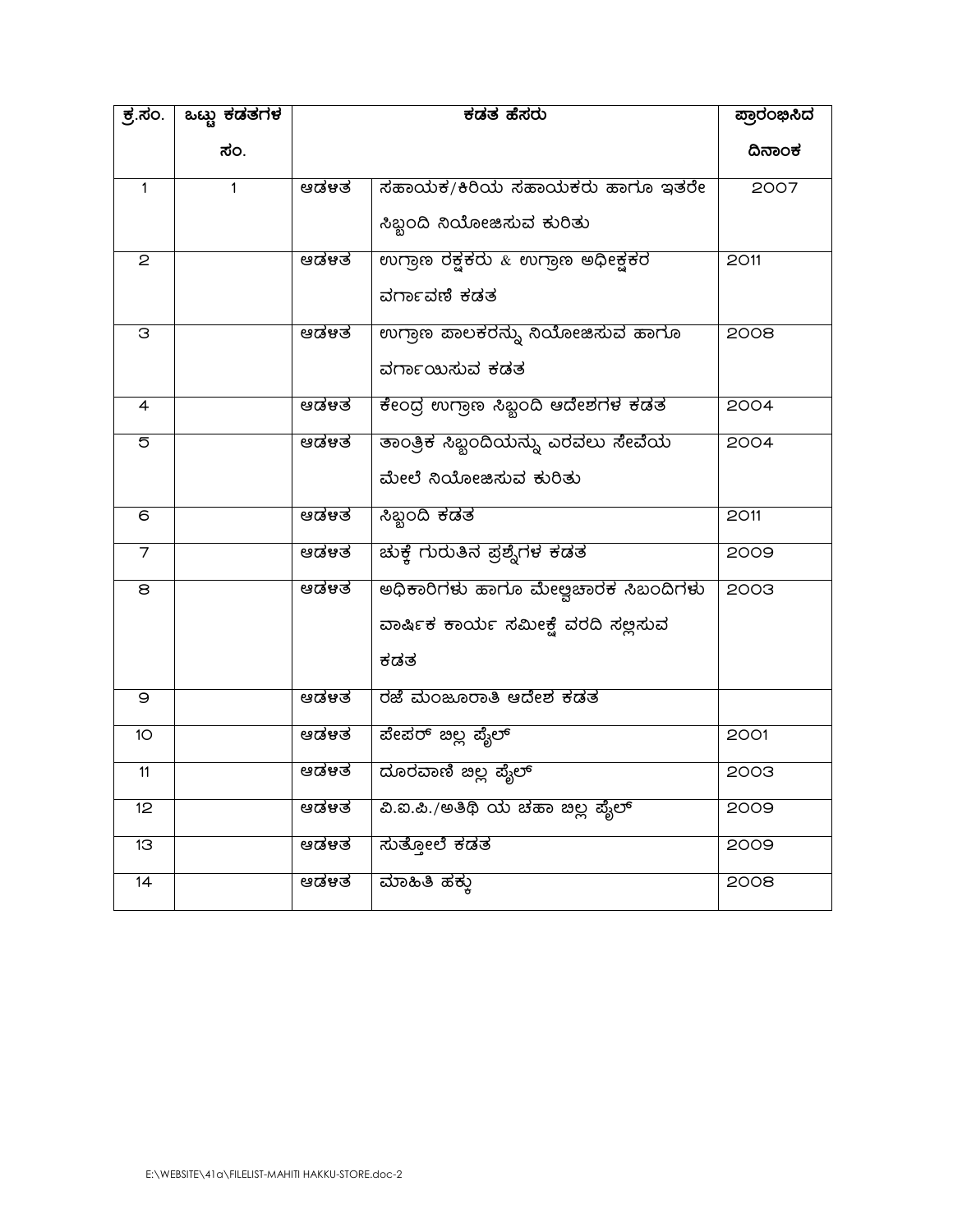| SI.            | Sch. |            | Name of the file                        |  | Date of |
|----------------|------|------------|-----------------------------------------|--|---------|
| No.            | No.  |            |                                         |  | opening |
| 1              | 49   | <b>GEN</b> | Lubricants (Oil)                        |  |         |
| $\overline{2}$ | 49   | <b>GEN</b> | Lubricants (Grease)                     |  |         |
| 3              | 57   | <b>GEN</b> | M.S.E.R.W. Pipes & Square tubes         |  |         |
| $\overline{4}$ | 63   | <b>GEN</b> | <b>Engine Coolant</b>                   |  |         |
| 5              | 59   | <b>GEN</b> | Cotton waste                            |  |         |
| 6              | 43   | <b>GEN</b> | <b>Bench vice</b>                       |  |         |
| $\overline{7}$ | 50   | <b>GEN</b> | Spring washers                          |  |         |
| 8              | 54   | <b>GEN</b> | Sheet Metal screws                      |  |         |
| 9              | 60   | <b>GEN</b> | Adhesive                                |  |         |
| 10             | 69   | <b>GEN</b> | <b>Battery terminals</b>                |  |         |
| 11             | 60   | <b>GEN</b> | Letex Foam Seat Cushions/Back rest      |  |         |
| 12             | 60   | <b>GEN</b> | Seat frame / legs                       |  |         |
| 13             | 60   | <b>GEN</b> | All, Window Glass Channels              |  |         |
| 14             | 69   | <b>GEN</b> | Auto Cable & Wire                       |  |         |
| 15             | 51   | <b>GEN</b> | Pop Rivits                              |  |         |
| 16             | 67   | <b>GEN</b> | Compressed Wooden Floor Board           |  |         |
|                |      |            | (Wood Checked Sheets)                   |  |         |
| 17             | 61   | <b>GEN</b> | Iron & Steel                            |  |         |
| 18             | 74   | <b>GEN</b> | Uniform Cloth                           |  |         |
| 19             | 65   | <b>GEN</b> | Automotive Paints                       |  |         |
| 20             | 73   | <b>GEN</b> | P.V.C. Rexine Cloth                     |  |         |
| 21             | 66   | <b>GEN</b> | Glass                                   |  |         |
| 22             | 42   | <b>GEN</b> | Curing Bag / Envelop                    |  |         |
| 23             | 42   | <b>GEN</b> | Rep Patches for tyres, tubes            |  |         |
| 24             | 69   | <b>GEN</b> | Auto bulbs                              |  |         |
| 25             | 75   | <b>GEN</b> | Line Equipments                         |  |         |
| 26             | 51   | <b>GEN</b> | GHT Bolts / GHT U bolts with Nylon nuts |  |         |
| 27             | 60   | <b>GEN</b> | Roofing Compound                        |  |         |
| 28             | 60   | <b>GEN</b> | <b>Balata Packing</b>                   |  |         |
| 29             | 62   | <b>GEN</b> | Industrial Gas Oxygen                   |  |         |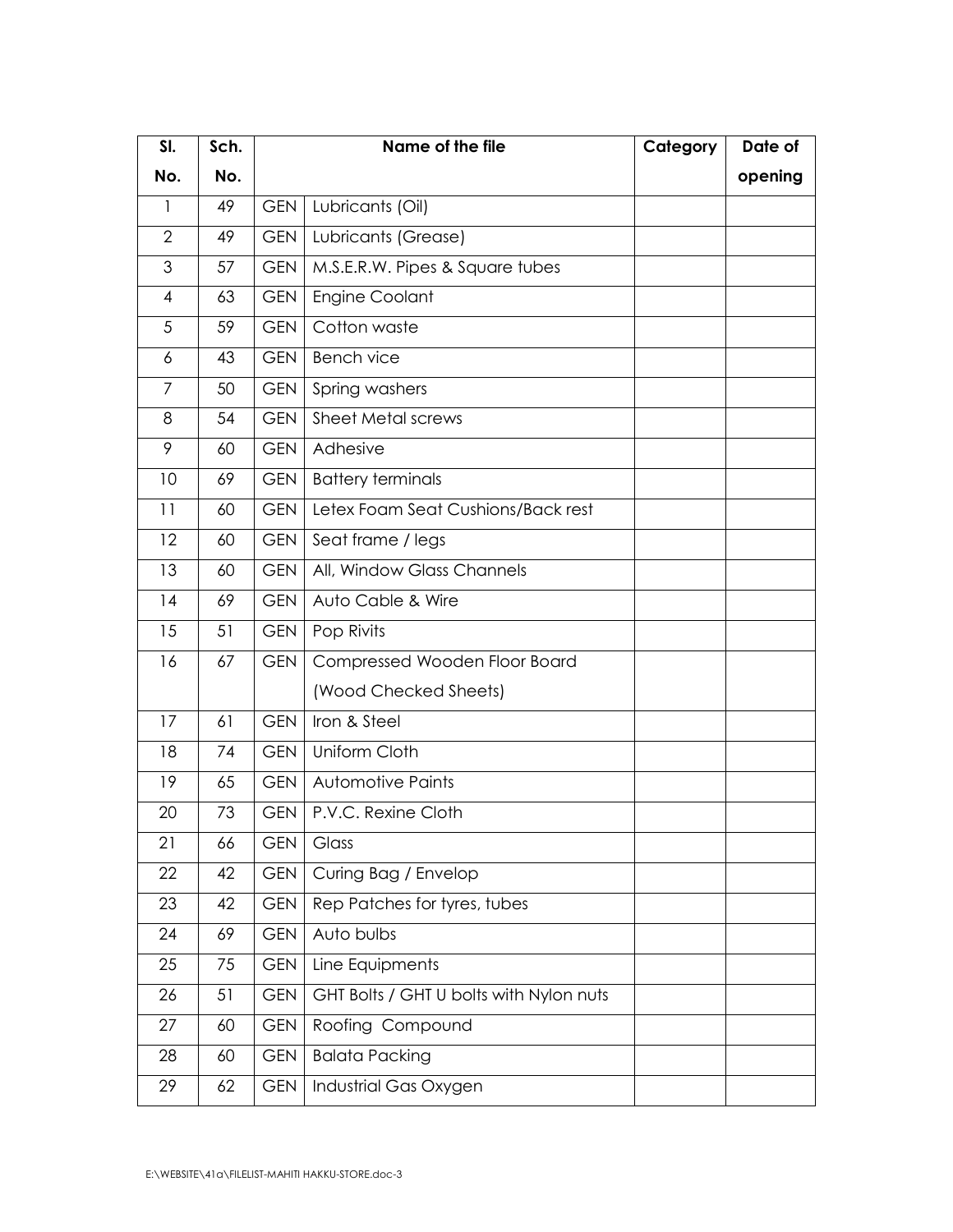| 30 | 60 | <b>GEN</b> | Aluminium Sockets                  |  |  |  |  |
|----|----|------------|------------------------------------|--|--|--|--|
| 31 | 63 | <b>GEN</b> | Trichloroethlyene                  |  |  |  |  |
| 32 | 41 | <b>GEN</b> | Tyre, Tube, Flap                   |  |  |  |  |
| 33 | 42 | <b>GEN</b> | Precured Trade Rubber & Allied     |  |  |  |  |
|    |    |            | Materials                          |  |  |  |  |
| 34 | 55 | <b>GEN</b> | All, Sheets & Extrusions           |  |  |  |  |
| 35 | 41 | <b>GEN</b> | <b>Butyl Tubes</b>                 |  |  |  |  |
| 36 | 41 | <b>GEN</b> | Flaps                              |  |  |  |  |
| 37 | 48 | <b>GEN</b> | Automotive Battery                 |  |  |  |  |
| 38 | 69 | <b>GEN</b> | Tube Light & Invertors             |  |  |  |  |
| 39 | 43 | <b>GEN</b> | Mach Jack/Wheel Spanner            |  |  |  |  |
| 40 | 60 | <b>GEN</b> | Tarfelt                            |  |  |  |  |
| 41 | 77 | <b>GEN</b> | Medicine                           |  |  |  |  |
| 42 | 67 | <b>GEN</b> | Plywood                            |  |  |  |  |
| 43 | 58 | <b>GEN</b> | <b>Rubber Glazing</b>              |  |  |  |  |
| 44 | 60 | <b>GEN</b> | <b>Rubbensed CO Seat Cushions</b>  |  |  |  |  |
| 45 | 60 | <b>GEN</b> | Lamp/Horn Assy, Door Hinges / Horn |  |  |  |  |
|    |    |            | <b>Bulb</b>                        |  |  |  |  |
| 46 | 63 | <b>GEN</b> | <b>Cleanining Chemicals</b>        |  |  |  |  |
| 47 | 68 | <b>GEN</b> | M.S.Electrodes                     |  |  |  |  |
| 48 | 60 | <b>GEN</b> | Delux Bus Seats                    |  |  |  |  |
| 49 | 60 | <b>GEN</b> | Hi Tech Driver Seat Assy           |  |  |  |  |
| 50 |    | <b>GEN</b> | PME items                          |  |  |  |  |
| 51 |    | <b>GEN</b> | Paints                             |  |  |  |  |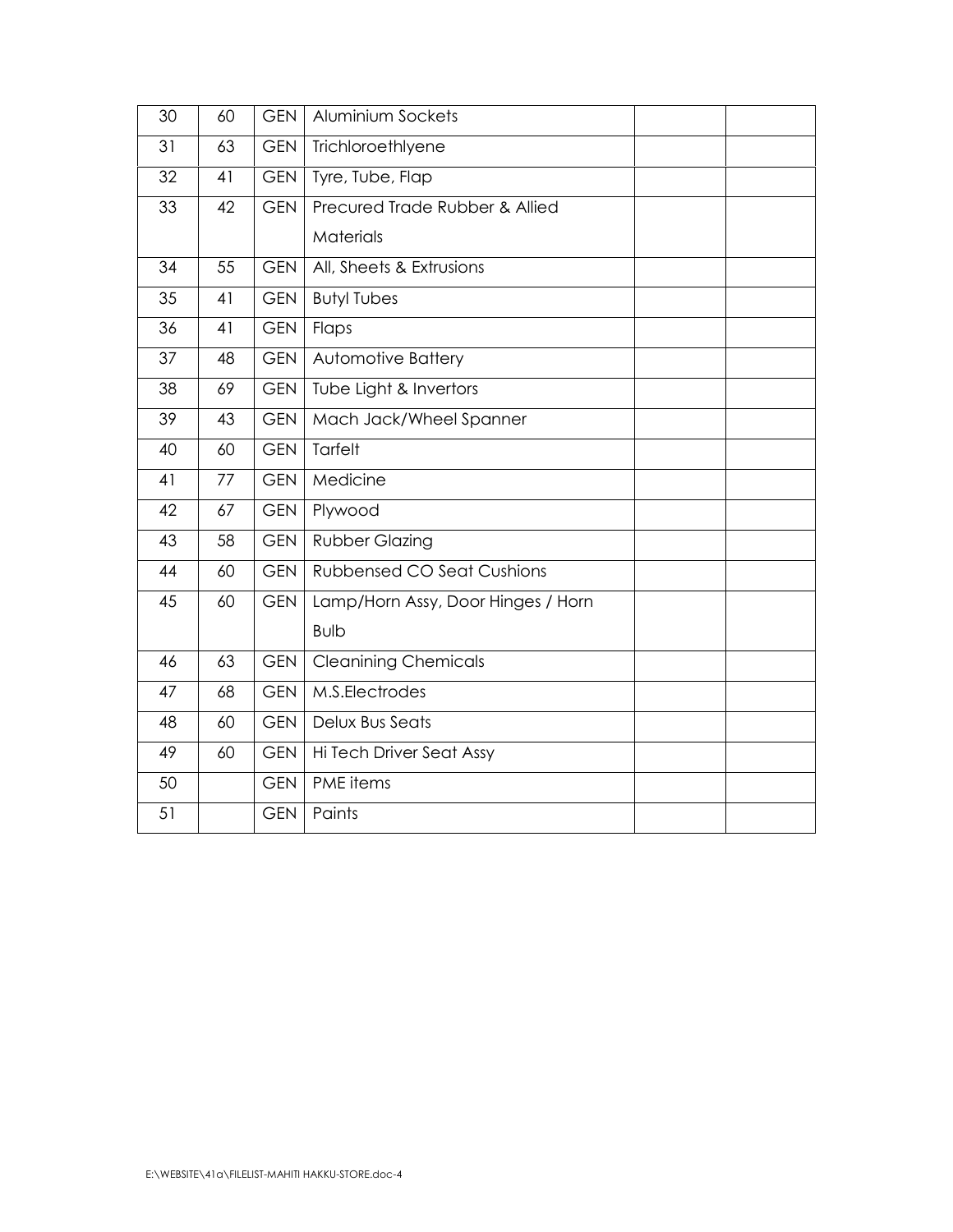|    | ವ್ಯ.ನಿ. : ರೈಬ್ ಆಫ್ ಬಗ್ಗೆ ಪತ್ರ ವ್ಯವಹಾರ |                |      |  |  |  |
|----|---------------------------------------|----------------|------|--|--|--|
| 13 | ಇಂಧನ                                  | ಹುಬ್ಬಳ್ಳ ವಿಭಾಗ | 2008 |  |  |  |
| 14 | ಇಂಧನ                                  | ಶಿರಸಿ ವಿಭಾಗ    | 2008 |  |  |  |
| 15 | ಇಂಧನ                                  | ಹಾವೇರಿ ವಿಭಾಗ   | 2008 |  |  |  |
| 16 | ಇಂಧನ                                  | ಗದಗ ವಿಭಾಗ      | 2008 |  |  |  |

| ಕ.              |      | $\overline{\texttt{t}}$ ಡತ ಹೆಸರು                      | ಪ್ರಾರಂಭಿಸಿದ |
|-----------------|------|-------------------------------------------------------|-------------|
| ಸಂ.             |      |                                                       | ದಿನಾಂಕ      |
| $\mathbf{1}$    | ಇಂಧನ | ಇಂಧನಕ್ಕೆ ಸಂಬಂಧಿಸಿದ ಸುತ್ತೋಲೆ                           | 09-01-2002  |
| 2               | ಇಂಧನ | ಇಂಧನದ ಲೈಸನ್ಸ್                                         | 17-07-2009  |
| З               | ಇಂಧನ | ಇಂಧನದ ರೈಬ್ ಆಫ್                                        | 07-07-2010  |
| 4               | ಇಂಧನ | ಇಂಧನದ ಕ್ಯಾನೋಪಿ ಇನ್ಸ್ಪಾಲೇಶನ್                           | 05-01-2009  |
| 5               | ಇಂಧನ | ಇಂಧನದ ರೇಬ್ (ಪ್ರೈಸ್)                                   | 25-04-2012  |
| 6               | ಇಂಧನ | ಇಂಧನದ ಇತರೆ ಪತ್ರ ವ್ಯವಹಾರ                               | 21-08-2008  |
| 7               | ಇಂಧನ | ಇಂಧನದ ಬ್ಯಾಂಕ್ ರಿಪೇರಿ                                  | 2010        |
| 8               | ಇಂಧನ | ನವಲಗುಂದ ಘಟಕದಲ್ಲ ಇಂಧನದ ಬ್ಯಾಂಕ್ ನಿರ್ಮಿಸುವ               | 28-02-2011  |
| 9               | ಇಂಧನ | ಸವಣೂರ ಘಟಕದಲ್ಲ ಇಂಧನದ ಬ್ಯಾಂಕ್ ನಿರ್ಮಿಸುವ                 | 2010        |
| 10 <sup>°</sup> | ಇಂಧನ | ಹುಬ್ಬಳ್ಳ ಗ್ರಾಂ–3 ಫೆಟಕದಲ್ಲಿ ಇಂಧನದ ದ್ಯಾಮಕ್<br>ನಿರ್ಮಿಸುವ | 2010        |
| 11              | ಇಂಧನ | ಇಂಧನದ ಸರಬರಾಜು ವಿವರನೆ                                  | 2012        |
| 12 <sup>°</sup> | ಇಂಧನ | ರೈಟ್ ಆಫ್ ಬಗ್ಗೆ ಪತ್ರ ವ್ಯವಹಾರ                           | 2009        |
|                 |      |                                                       |             |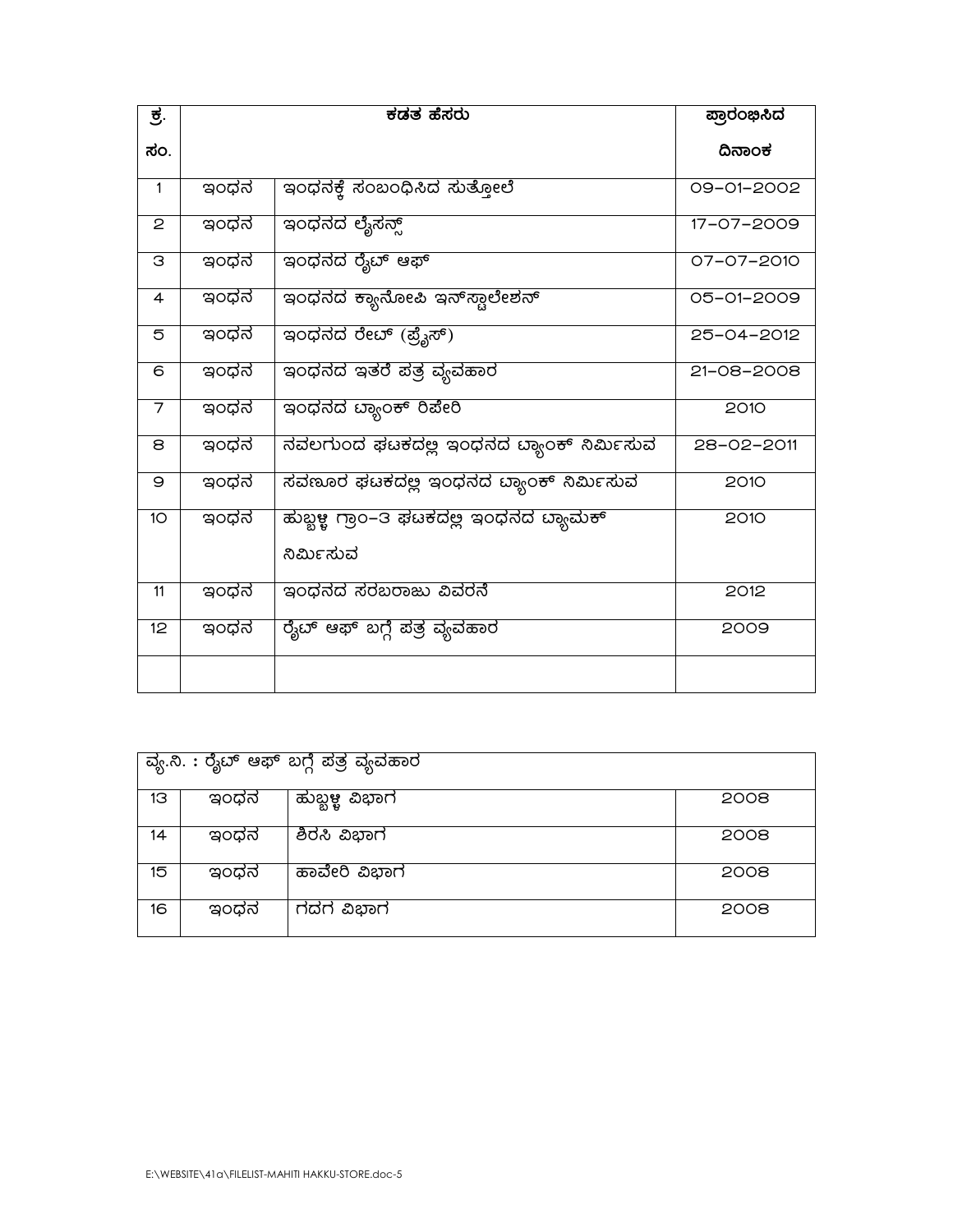|    | ಪ್ರ.ವ್ಯ.: ರೈಬ್ ಆಫ್ ಬಗ್ಗೆ ಪತ್ರ ವ್ಯವಹಾರ |                |      |  |  |
|----|---------------------------------------|----------------|------|--|--|
| 17 | ಇಂಧನ                                  | ಹುಬ್ಬಳ್ಳ ವಿಭಾಗ | 2008 |  |  |
| 18 | ಇಂಧನ                                  | ಹಾವೇರಿ ವಿಭಾಗ   | 2008 |  |  |
| 19 | ಇಂಧನ                                  | ಶಿರಸಿ ವಿಭಾಗ    | 2008 |  |  |

| ಉ.ಖ.ನಿ: ರೈಬ್ ಆಫ್ ಬಗ್ಗೆ ಪತ್ರ ವ್ಯವಹಾರ |           |                                        |      |  |  |  |
|-------------------------------------|-----------|----------------------------------------|------|--|--|--|
| 20                                  | ಇಂಧನ      | ಹುಬ್ಬಳ್ಳ ವಿಭಾಗ                         | 2008 |  |  |  |
| 21                                  | ಇಂಧನ      | ಹಾವೇರಿ ವಿಭಾಗ                           | 2012 |  |  |  |
| 22                                  | ಇಂಧನ      | ಚಿಕ್ಕೋಡಿ ವಿಭಾಗ                         | 2008 |  |  |  |
| 23                                  | ಇಂಧನ      | ಗದಗ ವಿಭಾಗ                              | 2007 |  |  |  |
| 24                                  | ಇಂಧನ      | ಶಿರಸಿ ವಿಭಾಗ                            | 2008 |  |  |  |
| 25                                  | ಇಂಧನ      | ಬೆಳಗಾವಿ ವಿಭಾಗ                          | 2008 |  |  |  |
| 26                                  | ಇಂಧನ      | ಲ್ಯುಜ್ರಿಕಂದ್ಸ್ ಬಗ್ಗೆ ಪತ್ರ ವ್ಯವಹಾರ      | 2011 |  |  |  |
| 27                                  | ಇಂಧನ      | ಲ್ಯೂಜ್ರಿಕಂಟ್ಸ್ ಪೆಂಡಿಂಗ್ ಜಿಲ್ಲುಗಳ ಬಗ್ಗೆ | 2009 |  |  |  |
| 28                                  | ಇಂಧನ      | ಎಚ್. ಪಿ.ಸಿ.                            | 2012 |  |  |  |
| 29                                  | ಇಂಧನ      | <u>ఐ.ఓ.సి.</u>                         | 2012 |  |  |  |
| 30                                  | ಇಂಧನ      | ಕರೋಲಾ                                  | 2012 |  |  |  |
| 31                                  | ಇಂಧನ      | ಬಿ.ಪಿ.ಸಿ.                              | 2012 |  |  |  |
|                                     | ತಿಂಗಳವಾರು |                                        |      |  |  |  |
| 32                                  | General   | ಆರ್ಸಿ/ೞಆರ್ಸಿ                           | 2009 |  |  |  |
| 33                                  | General   | ಎಎಸ್ಆರ್ೞಸಿ                             | 2007 |  |  |  |
| 34                                  | General   | ಆರ್ಸಿ/ೞಆರ್ಸಿ ವೆಂಡರ್ ಕೋಡ್ ಅಸ್ವ          | 2008 |  |  |  |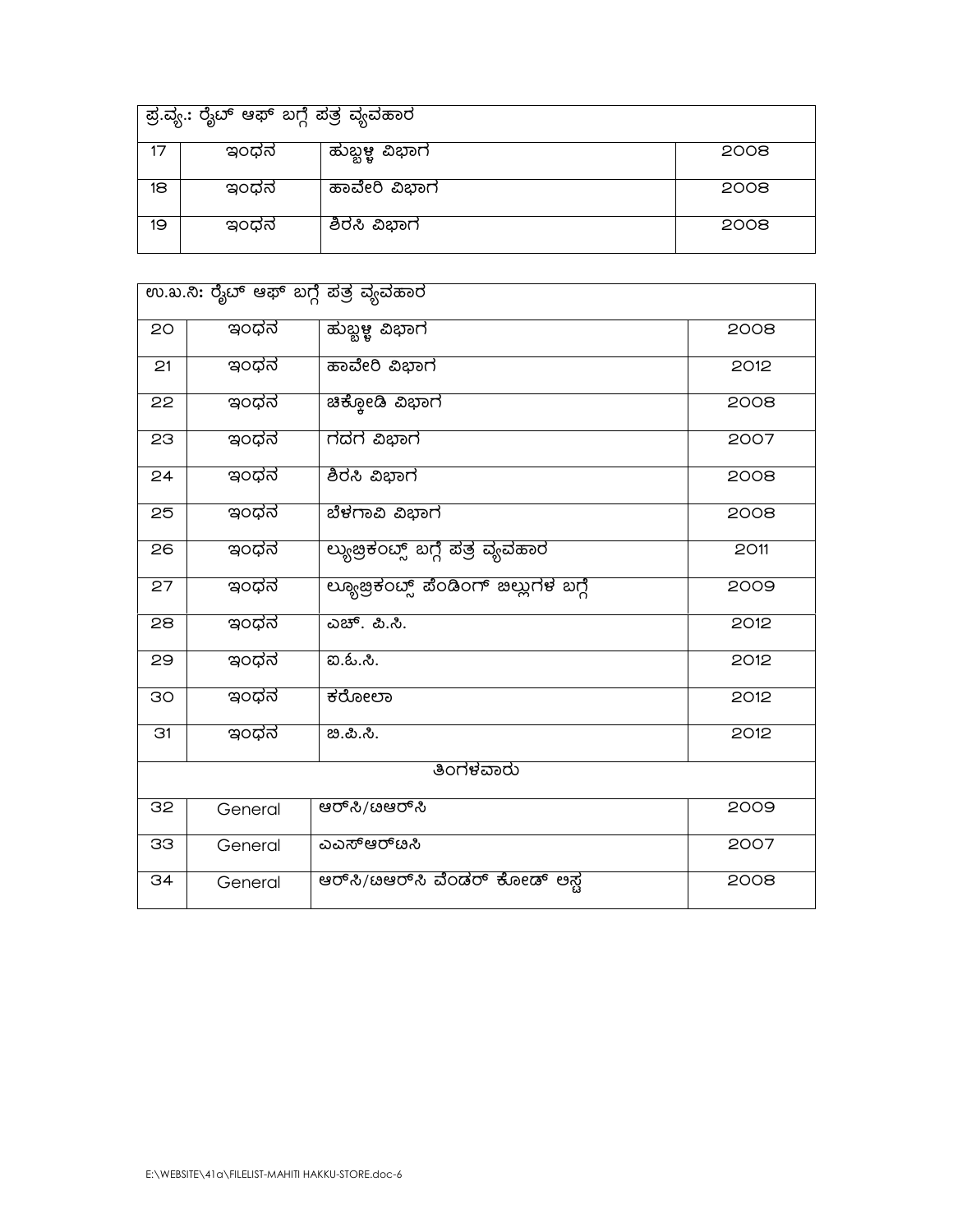| 35 | General   | ಸ್ಥಳೀಯ ಖರೀದಿ ಪತ್ರ ವ್ಯವಹಾರ                          | 2010 |
|----|-----------|----------------------------------------------------|------|
| 36 | General   | ಹೆಚ್ಚಿಗೆಯಾದ / ನಿರುಪಯುಕ್ತ ಸಾಮಗ್ಗಿಗಳ ಪತ್ರ<br>ವ್ಯವಹಾರ | 2008 |
| 37 | ಇಂಧನ      | <u>ಗ್ರೀಸ್ ಬಗ್ಗೆ ಪತ್ರ</u> ವ್ಯವಹಾರ                   | 2008 |
| 38 | ಇಂಧನ      | ಕೂಲಂಬ್ ಬಗ್ಗೆ ಪತ್ರ ವ್ಯವಹಾರ                          | 2009 |
| 39 | General   | ವಾರ್ಷಿಕ ಆಡಳತ ವರದಿ (Annual)                         | 2011 |
| 40 | Inventory | Inventory file                                     | 2003 |
| 41 | ಇಂಧನ      | ವಾರ್ಷಿಕ ಆಡಳತ ವರದಿ ಶಿಸ್ತು                           | 2009 |
| 42 | General   | General Bulk Indent file (51 Files)                |      |

| SI.<br><b>No</b> | <b>Shedule</b><br>No. |             | Nomenclature                                  | Category | Year |
|------------------|-----------------------|-------------|-----------------------------------------------|----------|------|
| 1                | 182                   | <b>AUTO</b> | Brake Lining & Clutch facing                  |          |      |
| $\overline{c}$   | 131                   | <b>AUTO</b> | Chassos spares                                |          |      |
| 3                | 46                    | <b>AUTO</b> | F I Pipe/Leak off pipe                        |          |      |
| 4                | 111                   | <b>AUTO</b> | Fly Wheel HSG/Cluth/G.B.HSG                   |          |      |
| 5                | 45                    | <b>AUTO</b> | Disel Tank & Spares                           |          |      |
| 6                | 123                   | <b>AUTO</b> | Gare & Gare Parts                             |          |      |
| 7                | 236                   | <b>AUTO</b> | Auto Electrical parts                         |          |      |
| 8                | 158                   | <b>AUTO</b> | Hubs & Drums                                  |          |      |
| 9                | 191/192               | <b>AUTO</b> | Stearing assy/ Components Wheels              |          |      |
| 10               | 92                    | <b>AUTO</b> | Water Pump & Parts                            |          |      |
| 11               | 159                   | <b>AUTO</b> | Rear Axle shaft                               |          |      |
| 12               | 24                    | <b>AUTO</b> | Piston Assly & Ring Set Cylender Liners       |          |      |
| 13               | 171/172               | <b>AUTO</b> | Propeller shaft assy, U.J.Cross<br>Components |          |      |
| 14               | 121                   | <b>AUTO</b> | Thin Walled Bearrings                         |          |      |
| 15               | 237                   | <b>AUTO</b> | Wiper arm/motor/blades                        |          |      |
| 16               | 155                   | <b>AUTO</b> | Pin & Bush                                    |          |      |
| 17               | 203                   | <b>AUTO</b> | Dash board Instrument                         |          |      |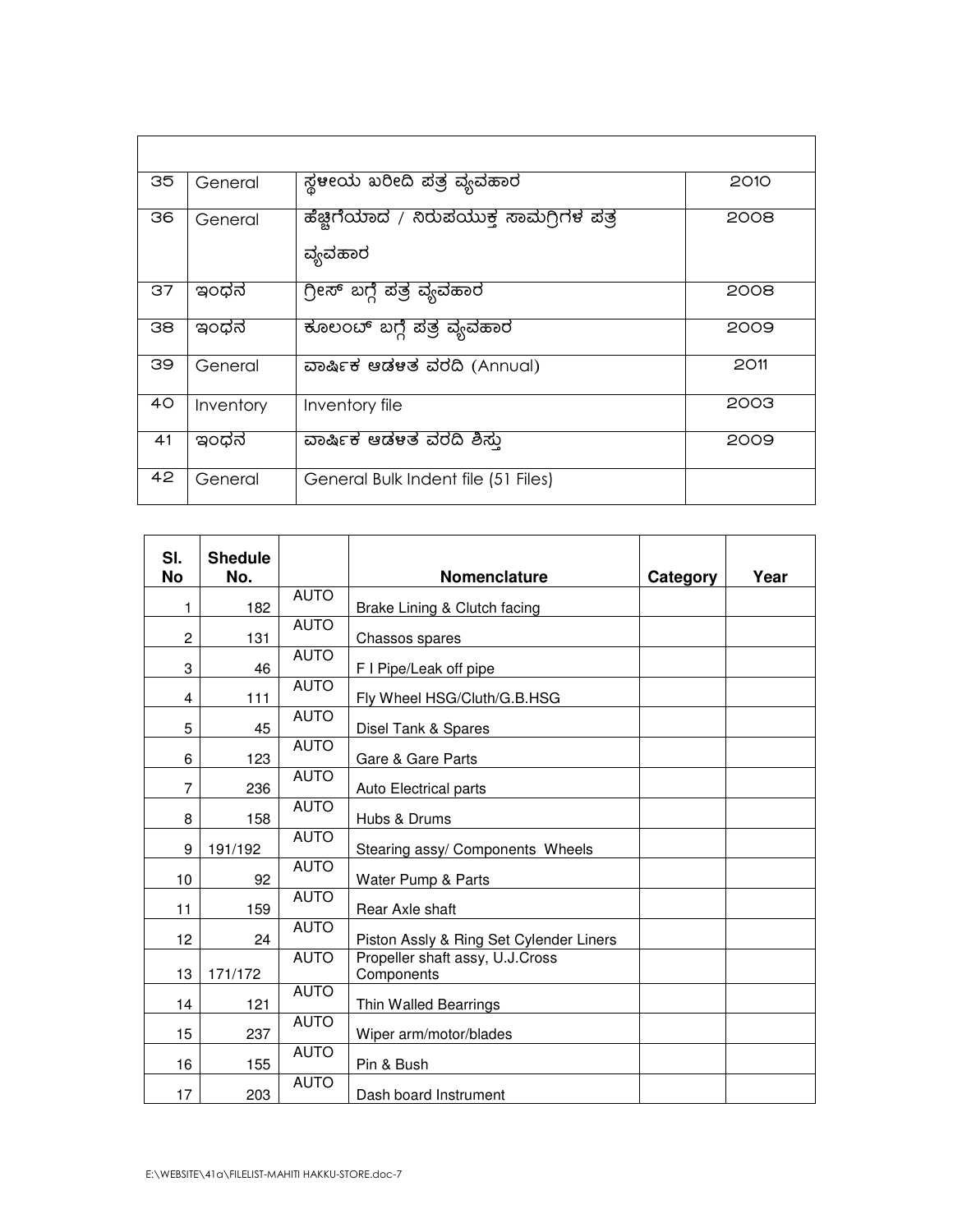| 18 | <b>NPN</b> | <b>AUTO</b> | Major Assly's                                  |  |
|----|------------|-------------|------------------------------------------------|--|
| 19 | 241        | <b>AUTO</b> | <b>Fasteners</b>                               |  |
| 20 | 245        | <b>AUTO</b> | <b>Rubber Parts</b>                            |  |
| 21 | 256        | <b>AUTO</b> | Tie rod, Drag link & repair kits               |  |
| 22 | 244        | <b>AUTO</b> | Oil Seals                                      |  |
| 23 | 157        | <b>AUTO</b> | Wheel bolts, Nuts & Axle stud                  |  |
| 24 | 94         | <b>AUTO</b> | Fan belts                                      |  |
| 25 | 26         | <b>AUTO</b> | N.R.C. Engine spares                           |  |
| 26 | 25         | <b>AUTO</b> | <b>Connecting Rod</b>                          |  |
| 27 | 242        | <b>AUTO</b> | Gaskets                                        |  |
| 28 | 243        | <b>AUTO</b> | U Bolt & Center bolt, Spring clamps            |  |
| 29 | 238        | <b>AUTO</b> | Head lamp assy/Accessories                     |  |
| 30 | 91         | <b>AUTO</b> | Radiator & Core Assy                           |  |
| 31 | 141        | <b>AUTO</b> | <b>Spring Leaves</b>                           |  |
| 32 | 222        | <b>AUTO</b> | Ba; & Roller Bearings                          |  |
| 33 | 101        | <b>AUTO</b> | Malleable components                           |  |
| 34 | 13         | <b>AUTO</b> | <b>Engine Valve Guides</b>                     |  |
| 35 | 21         | <b>AUTO</b> | Crank Shaft Demper Pully /Starter Ring<br>gear |  |
| 36 | 43         | <b>AUTO</b> | F.I.P. Spares                                  |  |
| 37 | 181-184    | <b>AUTO</b> | Brake Parts/Air brake parts                    |  |
| 38 | 112        | <b>AUTO</b> | Clutch & Clutch Parts                          |  |
| 39 | 81         | <b>AUTO</b> | Oil filter                                     |  |
| 40 | 44         | <b>AUTO</b> | Fuel Filters.                                  |  |
| 41 | 51         | <b>AUTO</b> | Air filters                                    |  |
| 42 | 153        | <b>AUTO</b> | King Pin / Stub Axle components                |  |
| 43 | 71         | <b>AUTO</b> | EXhaust pipe & silencer mufler                 |  |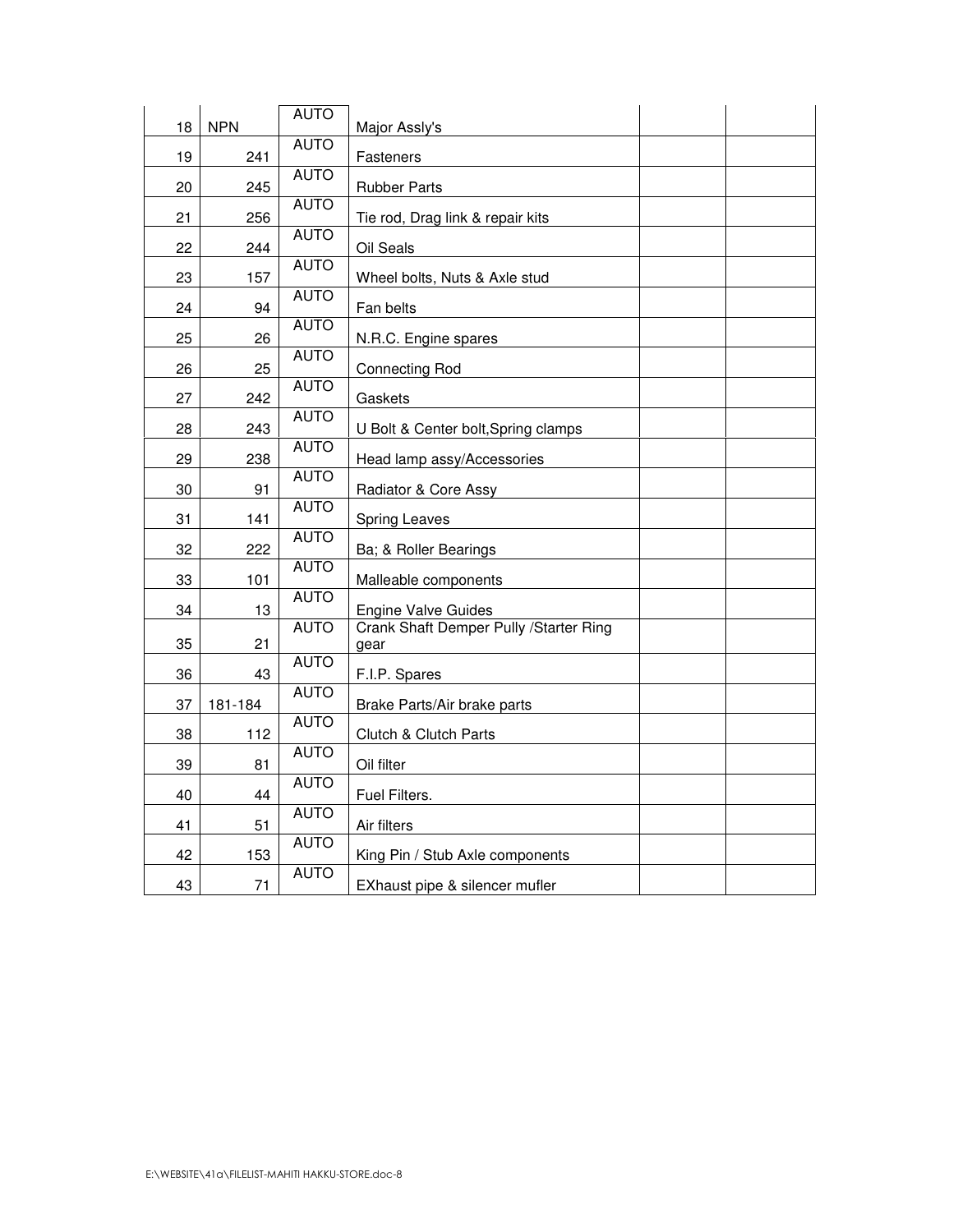| <u>ಕ್ರೆ.ಸಂ.</u> | ಒಟ್ಟು <del>ಕಡತಗಳ</del> |     | ಕಡತ ಹೆಸರು                      | ವರ್ಗ | ಪ್ರಾರಂಭಿಸಿದ |
|-----------------|------------------------|-----|--------------------------------|------|-------------|
|                 | ಸಂ.                    |     |                                |      | ದಿನಾಂಕ      |
| $\mathbf{1}$    | 1                      | ಅಬೋ | ಬೈಯರ್ (ಹೊಸ) ಖರೀದಿಗೆ ಸಂಬಂಧಿಸಿದ  |      |             |
|                 |                        |     | ಕಡತ–2012                       |      |             |
| $\mathbf{2}$    | 1                      | ಅಬೋ | ಹೊಸ ಬ್ಯಾಟರಿ–2012               |      |             |
| З               | 1                      | ಅಬೋ |                                |      |             |
|                 |                        |     | ಕಡತ–2012                       |      |             |
| $\overline{a}$  | 43                     | ಅಬೋ | ಅಬೋ ಇಡಿಭಾಗಗಳಗಾಗಿ               |      |             |
|                 |                        |     | ದಾಸ್ತಾನುದಾರರಿಗೆ (ಶೆಡ್ಯೂಲ್ವೈಸ್) |      |             |
|                 |                        |     | ಮಾಡಿದಂತಹ ಪತ್ರ ವ್ಯವಹಾರದ ಕುರಿತು– |      |             |
|                 |                        |     | 2012                           |      |             |
| $\overline{5}$  | 1                      | ಅಬೋ | ಅಬೋ / ಸಾಮಾನ್ಯ ಶಾಖೆಯ            |      |             |
|                 |                        |     | ಖರೀದಿ/ಪೆಮೆಂಬ್ (ಜಿಡಿಭಾಗಗಳನ್ನು   |      |             |
|                 |                        |     | ಖರೀದಿಸಿ ಹಣ ಪಾವತಿಸದೇ ಇರುವ       |      |             |
|                 |                        |     | ಕಡತ)–2012                      |      |             |
| 6               | 8                      | ಅಬೋ | ವಿಭಾಗಗಳಂದ ಬಂದಂತಹ ಪತ್ರಗಳ ಕಡತ–   |      |             |
|                 |                        |     | 2012                           |      |             |
| 7               | 1                      | ಅಬೋ | ಆಕ್ಷನ್ ಪ್ಲ್ಯಾನ್ ಕಡತ −2೦1೦ ರಿಂದ |      |             |
|                 |                        |     | 2012                           |      |             |
|                 |                        |     | ವಿಭಾಗವಾರು ಪಿ.ಎಂ.ಇ. ಸಾಮಗ್ಗಿಗಳ   |      |             |
|                 |                        |     | ಸಲುವಾಗಿ ಮಾಡಿದಂತಹ ಕಡತ – ಪ್ರತಿ   |      |             |
|                 |                        |     | ವ್ಯವಹಾರಗಳ                      |      |             |
| 8               | 43                     | ಅಬೋ | ಅಬೋ ಸಾಮಗ್ರಿಗಳಗಾಗಿ ಬಲ್ಲ ಇಂಡೆಂಬ್ |      |             |
|                 |                        |     | ಕಳುಹಿಸಿದಂತಹ ಕಡತಗಳು             |      |             |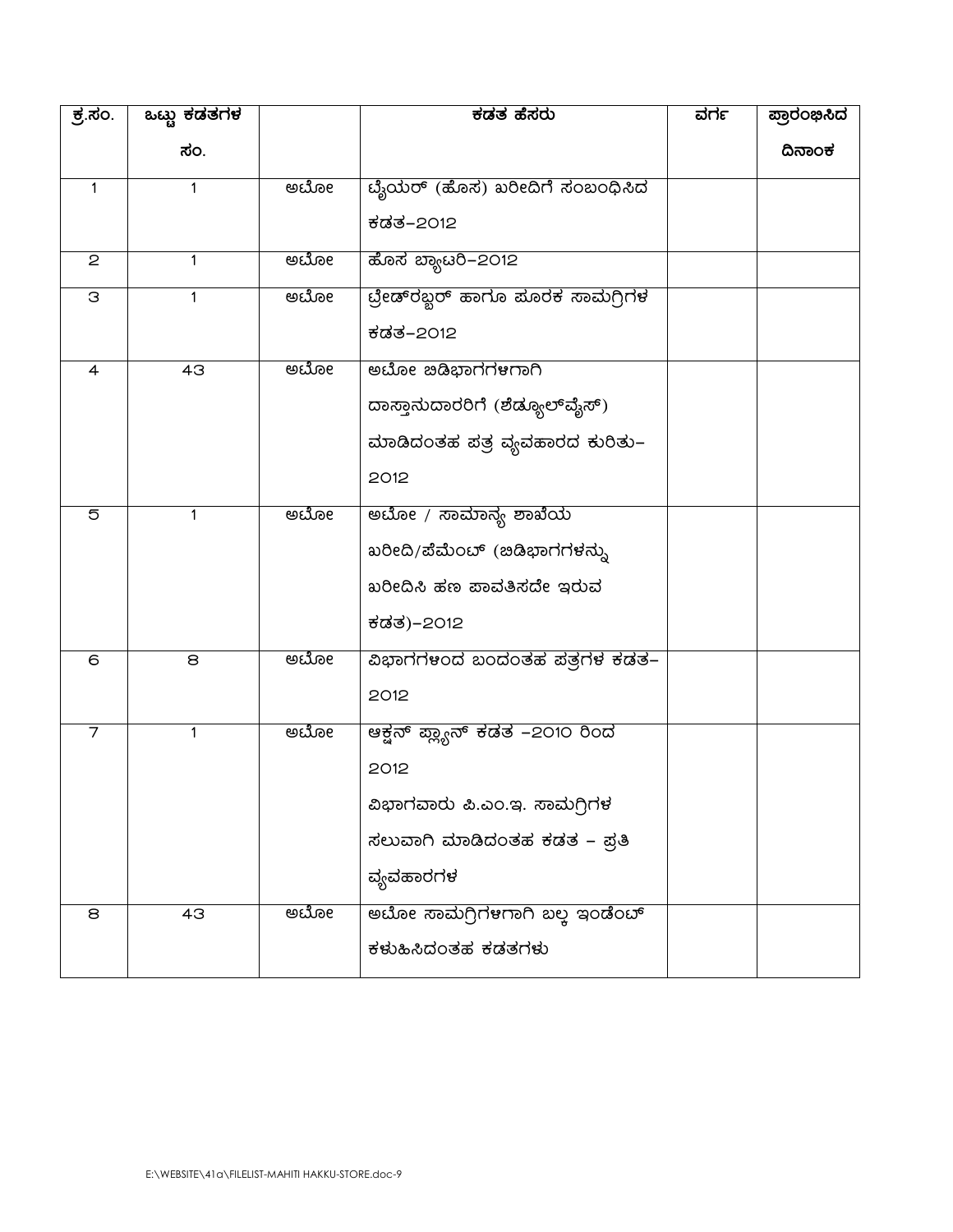| SL.NO.         | <b>Type</b> | <b>File Name</b>                               | Date Of<br>Opening | Category |  |
|----------------|-------------|------------------------------------------------|--------------------|----------|--|
| 1              | <b>STR</b>  | <b>Receipt Control Register</b>                |                    |          |  |
| $\overline{2}$ | <b>STR</b>  | Receipt Voucher Control Register               |                    |          |  |
| 3              | <b>STR</b>  | <b>PME Control Register</b>                    |                    |          |  |
| 4              | <b>STR</b>  | Regular Issue Voucher File                     |                    |          |  |
| 5              | <b>STR</b>  | PME Issue Voucher File                         |                    |          |  |
| 6              | <b>STR</b>  | Regular Receipt Voucher File                   |                    |          |  |
| 7              | <b>STR</b>  | PME Receipt Voucher File                       |                    |          |  |
| 8              | <b>STR</b>  | Nominal Issue Voucher File                     |                    |          |  |
| 9              | <b>STR</b>  | <b>KST Press Delivery Challen File</b>         |                    |          |  |
| 10             | <b>STR</b>  | Indent File                                    |                    |          |  |
| 11             | <b>STR</b>  | Computer Inspection File                       |                    |          |  |
| 12             | <b>STR</b>  | <b>Printer Inspection File</b>                 |                    |          |  |
| 13             | <b>STR</b>  | <b>UPS Inspection File</b>                     |                    |          |  |
| 14             | <b>STR</b>  | <b>TR Bincards</b>                             |                    |          |  |
| 15             | <b>STR</b>  | <b>S, ST Bincards</b>                          |                    |          |  |
| 16             | <b>STR</b>  | <b>ME/SY Bincards</b>                          |                    |          |  |
| 17             | <b>STR</b>  | <b>ACC Bincards</b>                            |                    |          |  |
| 18             | <b>STR</b>  | 71/72 Bincards                                 |                    |          |  |
| 19             | <b>STR</b>  | <b>Stationary Items Bincards</b>               |                    |          |  |
| 20             | <b>STR</b>  | Thermal Paper Rolls Inspection File (KMAX)     |                    |          |  |
| 21             | <b>STR</b>  | Thermal Paper Rolls Inspection File (NCR)      |                    |          |  |
| 22             | <b>STR</b>  | Thermal Paper Rolls Inspection File (KSTPRESS) |                    |          |  |
| 23             | <b>STR</b>  | Janata Bazaar                                  |                    |          |  |
| 24             | <b>STR</b>  | Preprinted stationary File                     |                    |          |  |
| 25             | <b>STR</b>  | Enquiry File                                   |                    |          |  |
| 26             | <b>STR</b>  | Procurement Of Passes Files (2010)             |                    |          |  |
| 27             | <b>STR</b>  | Procurement Of Passes Files (2011)             |                    |          |  |
| 28             | <b>STR</b>  | Procurement Of Passes Files (2012)             |                    |          |  |
| 29             | <b>STR</b>  | Passes Inspection Files (2010)                 |                    |          |  |
| 30             | <b>STR</b>  | Passes Inspection Files(2011)                  |                    |          |  |
| 31             | <b>STR</b>  | Passes Inspection Files (2012)                 |                    |          |  |
| 32             | <b>STR</b>  | Medicine Files (2010)                          |                    |          |  |
| 33             | <b>STR</b>  | Medicine Files (2011)                          |                    |          |  |
| 34             | <b>STR</b>  | Medicine Files (2012)                          |                    |          |  |
| 35             | <b>STR</b>  | PE Card Files-January                          |                    |          |  |
| 36             | <b>STR</b>  | PE Card Files-February                         |                    |          |  |
| 37             | <b>STR</b>  | PE Card Files-March                            |                    |          |  |
| 38             | <b>STR</b>  | PE Card Files-April                            |                    |          |  |
| 39             | <b>STR</b>  | PE Card Files-May                              |                    |          |  |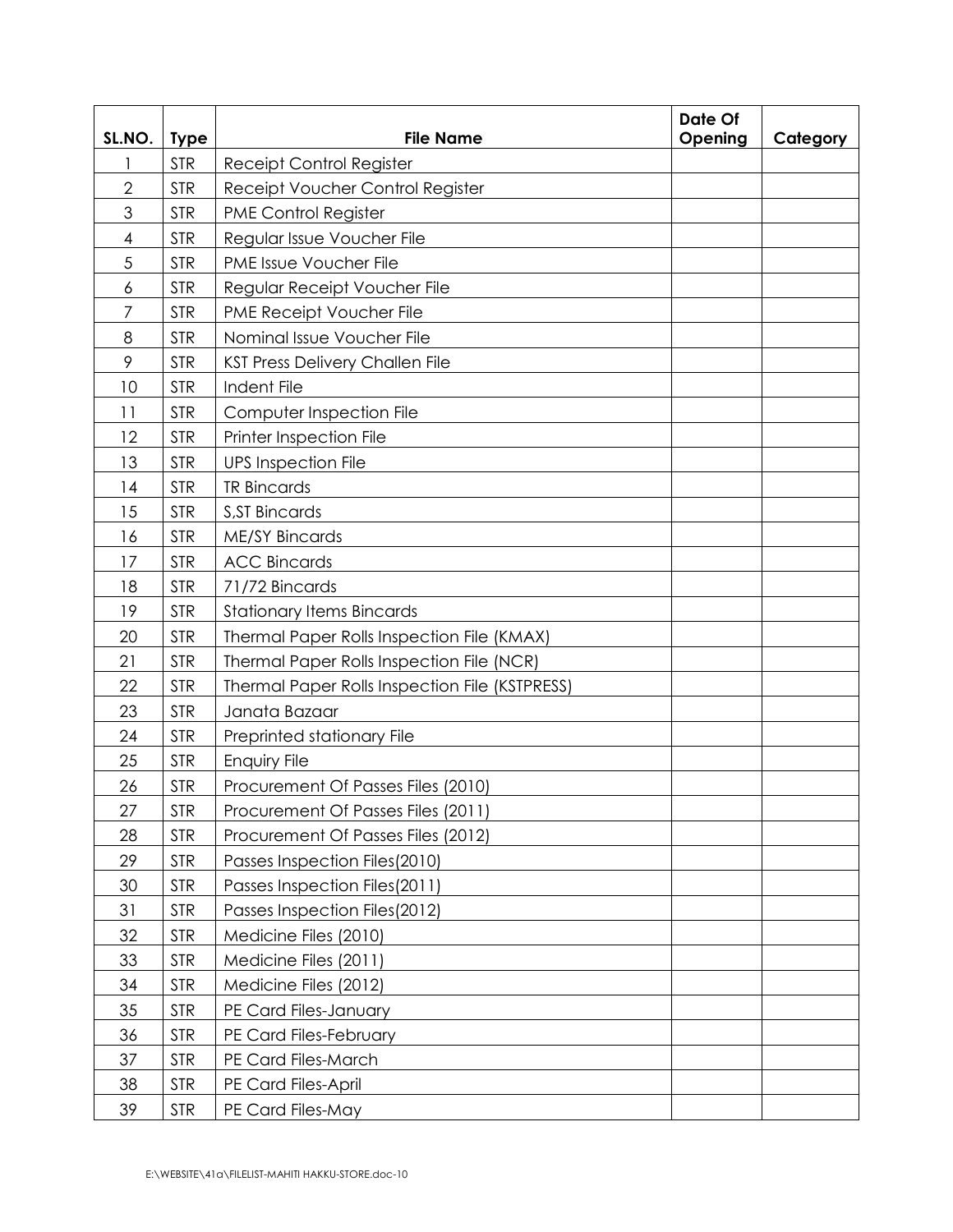| 40 | <b>STR</b> | PE Card Files-June                                |  |  |  |
|----|------------|---------------------------------------------------|--|--|--|
| 41 | <b>STR</b> | PE Card Files-July                                |  |  |  |
| 42 | <b>STR</b> | PE Card Files-August                              |  |  |  |
| 43 | <b>STR</b> | PE Card Files-September                           |  |  |  |
| 44 | <b>STR</b> | PE Card Files-October                             |  |  |  |
| 45 | <b>STR</b> | PE Card Files-November                            |  |  |  |
| 46 | <b>STR</b> | PE Card Files-December                            |  |  |  |
| 47 | <b>STR</b> | Jercy & Rain coat Files                           |  |  |  |
| 48 | <b>STR</b> | Annual Administration Report File(2010)           |  |  |  |
| 49 | <b>STR</b> | Annual Administration Report File(2011)           |  |  |  |
| 50 | <b>STR</b> | Annual Administration Report File (2012)          |  |  |  |
| 51 | <b>STR</b> | Gold Medal File                                   |  |  |  |
| 52 | <b>STR</b> | Silever Medal File                                |  |  |  |
| 53 | <b>STR</b> | Uniform Cloth File                                |  |  |  |
| 54 | <b>STR</b> | Medicine Files                                    |  |  |  |
| 55 | <b>STR</b> | Laboratory Items Enquiry Files                    |  |  |  |
| 56 | <b>STR</b> | Surplus/obolete correspondence File               |  |  |  |
|    |            | Disposal of scrapped PME items & other consumable |  |  |  |
| 57 | <b>STR</b> | items at Central Store                            |  |  |  |
| 58 | <b>STR</b> | Printing & Supply of Certificates, Cardsetc       |  |  |  |
| 59 | <b>STR</b> | Mobile Correspondance Files                       |  |  |  |